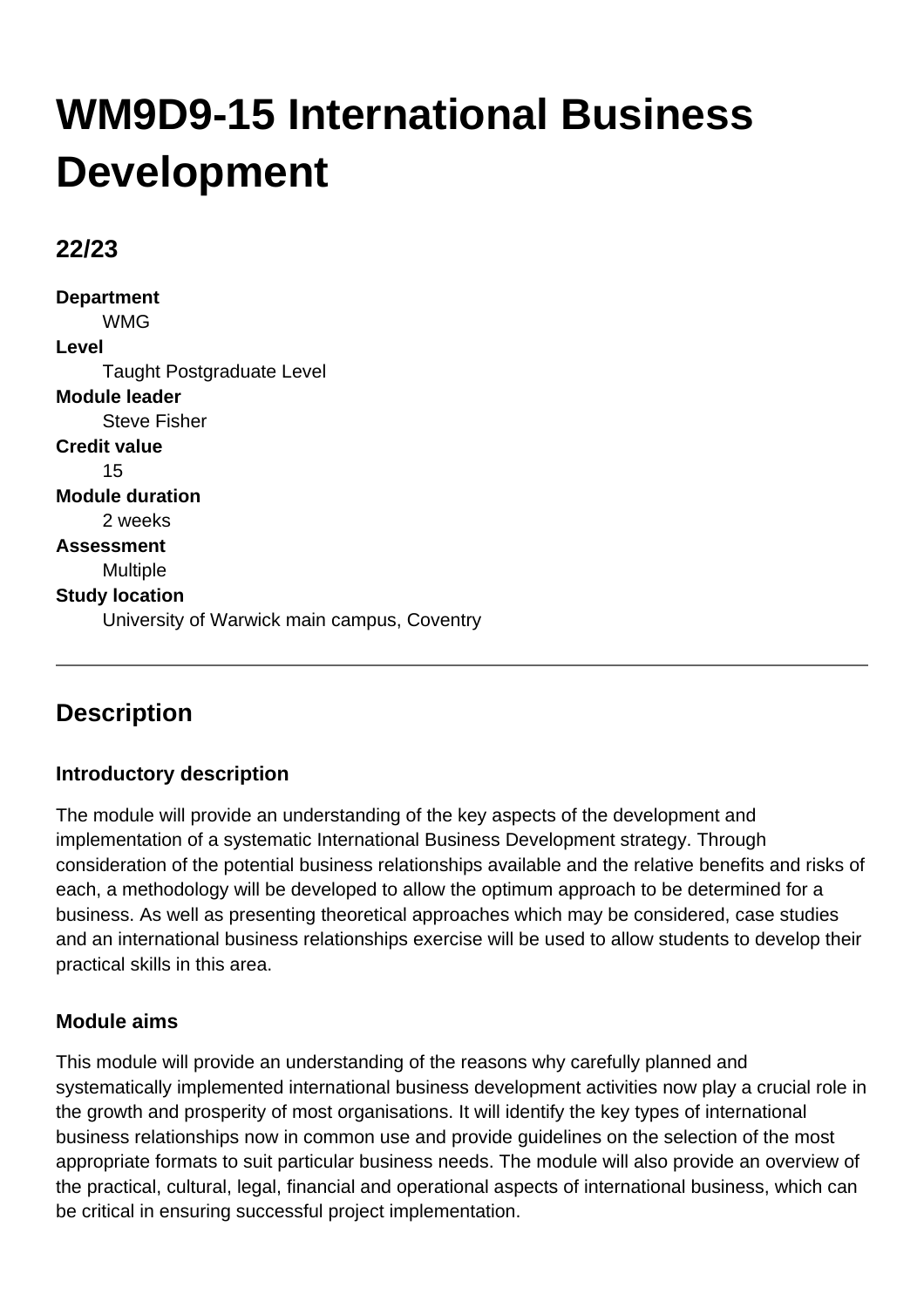## **Outline syllabus**

This is an indicative module outline only to give an indication of the sort of topics that may be covered. Actual sessions held may differ.

The syllabus for the International Business Development module will incorporate the following key areas: -

- International business Strategy.
- Types of international business relationship.
- Legal and contractual aspects.
- Practicalities of international business development projects.
- Cultural aspects and negotiation skills.
- Financial and operational aspects.
- Case studies.
- International business development exercise.

### **Learning outcomes**

By the end of the module, students should be able to:

- Interpret the language of international business relationships
- Critique specific examples and appropriate theory to determine the benefits and risks for businesses of individual relationship structures
- Systematically analyse the business implications of potential structures and control procedures throughout both the development and implementation phases of international business development
- Systematically develop effective control processes for the key financial and legal aspects of international business
- Evaluate the risks of ineffective or inappropriate negotiating and project development skills.

### **Indicative reading list**

Gibbs, Richard; Humphries, Andrew (2009) Strategic alliances & marketing partnerships: gaining competitive advantage through collaboration and partnering. London: Kogan Page. ISBN 0749454849, 9780749454845

Gomes, Emanuel (2011) Mergers, acquisitions, and strategic alliances: understanding the process. Houndmills, Basingstoke, Hampshire; New York, NY: Palgrave Macmillan. ISBN 0230285368, 9780230285361

Maude, Barry (2014) International business negotiation: principles and practice. AU: Palgrave Macmillan ISBN 9781137270511

Thompson, Leigh l. (2015) The mind and heart of the negotiator. Sixth Ed. Boston: Pearson ISBN 1292073330, 9781292073330

### **International**

The module will consider a range of issues, theory and case studies, specifically in an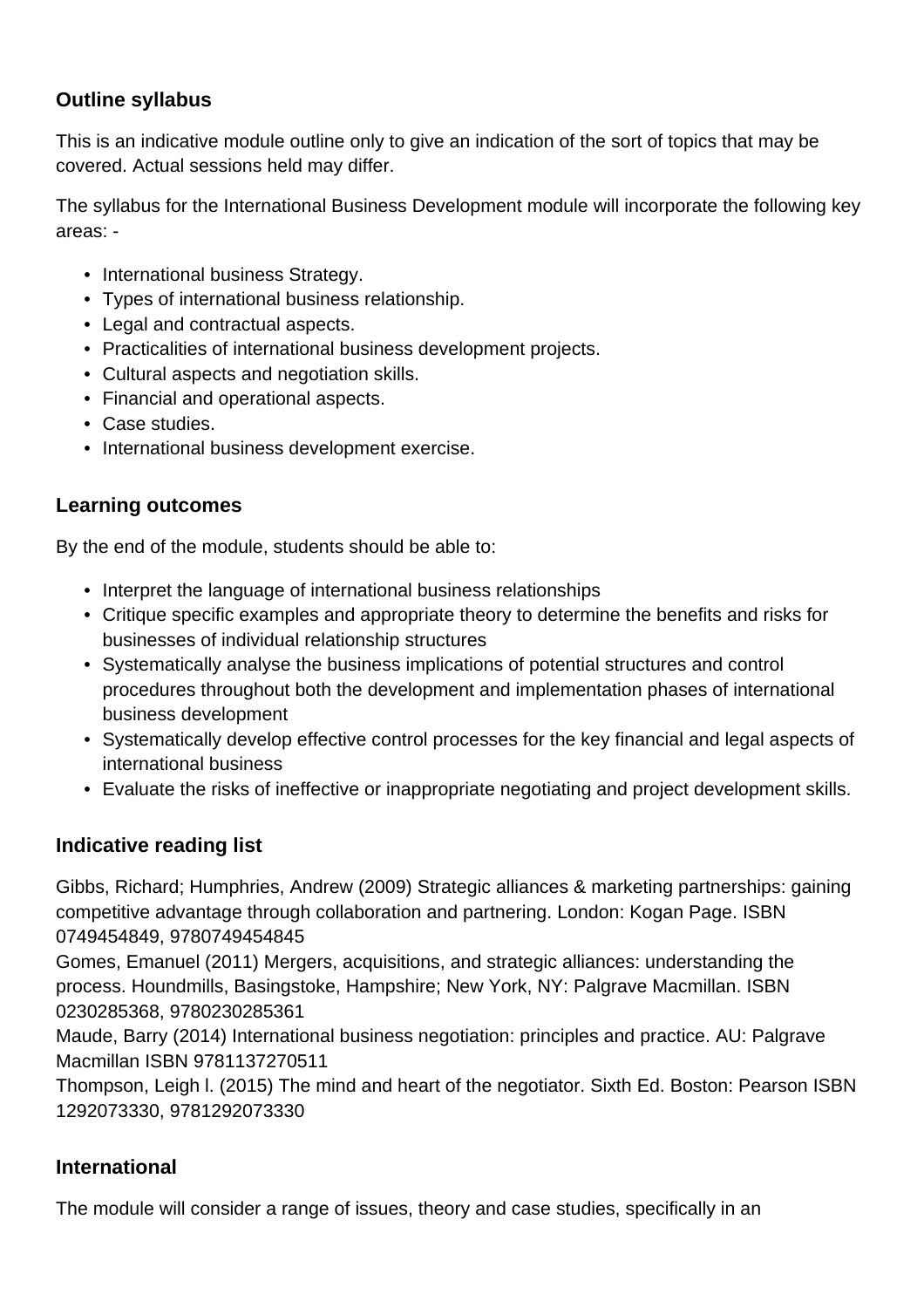International context.

## **Subject specific skills**

The module will provide development of a range of subject-specific skills, including: -

- the ability to identify, evaluate and manage business risks, through appropriate contractual and financial mitigations
- the ability to evaluate alternative business strategies from both a financial and broader business perspective
- financial analysis in a business development context

## **Transferable skills**

The module will provide development of a range of transferrable business skills for participants, including: -

- business report writing
- management in a multi-cultural environment
- negotiation (planning and implementation)
- time management and teamwork

## **Study**

## **Study time**

#### **Type Required**

|                                      | .                                      |  |
|--------------------------------------|----------------------------------------|--|
| Lectures                             | 10 sessions of 1 hour 30 minutes (10%) |  |
| <b>Seminars</b>                      | 9 sessions of 1 hour 30 minutes (9%)   |  |
| Online learning (scheduled sessions) | 7 sessions of 1 hour 30 minutes (7%)   |  |
| Online learning (independent)        | 4 sessions of 1 hour 30 minutes (4%)   |  |
| Other activity                       | 27 hours (18%)                         |  |
| Assessment                           | 78 hours (52%)                         |  |
| Total                                | 150 hours                              |  |
|                                      |                                        |  |

### **Private study description**

No private study requirements defined for this module.

### **Other activity description**

Self-guided study and syndicate work (based on prior guidance).

## **Costs**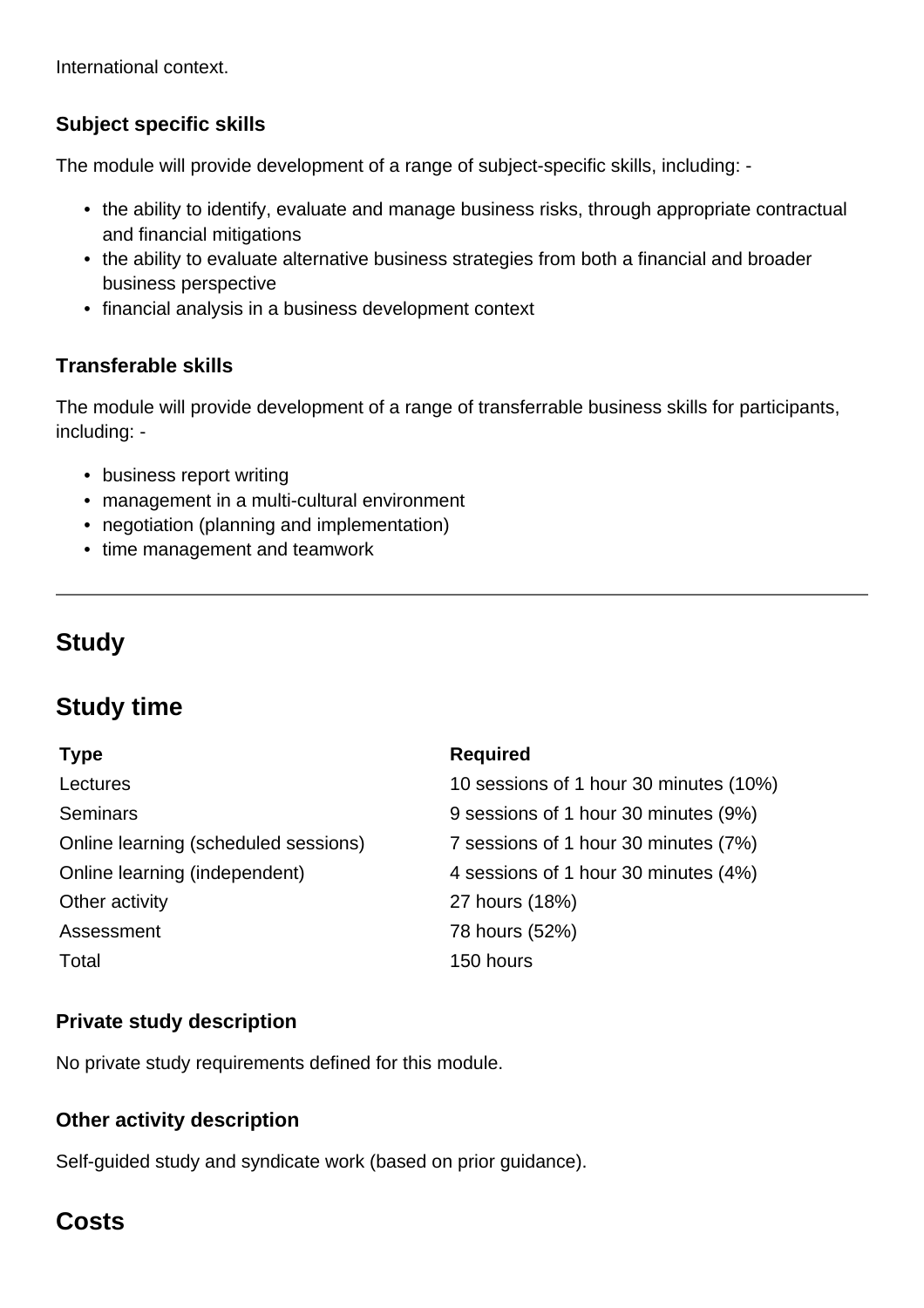No further costs have been identified for this module.

## **Assessment**

You do not need to pass all assessment components to pass the module.

## **Assessment group A**

|                                                                                                 | Weighting | <b>Study time</b> |
|-------------------------------------------------------------------------------------------------|-----------|-------------------|
| Post-Module Assignment                                                                          | 60%       | 38 hours          |
| A report analyzing key elements of the module learning. Successful completion will require the  |           |                   |
| student to research additional methodologies, data and case studies to support their arguments. |           |                   |

In-Module Assessment (IMA) 30% 30 hours

A business simulation will be conducted throughout the week, which will allow the participants to apply the theoretical approaches presented in the lectures to a real-world scenario. This will facilitate the development of practical skills and enhanced understanding of the implications of the decisions made. The students will be asked to provide a final presentation to summarize their developed outcome and justify their approach, the decisions made and the robustness of their solution. A question and answer session will follow the formal presentation to test the depth of understanding. The students will be marked as a group, with adjustment made for particularly strong or weak individual contributions. There will be a number of monitored deliverables during the exercise to assess group and individual progress, with a final presentation. The 30% weighting is the total assessment value for this process as a whole.

Reflective Essay 10% 10% 10 hours The students will be asked to submit a reflective essay at the end of the module timetable, considering the key learning outcomes from and their individual contribution to the in-module simulation exercise.

## **Assessment group R**

**Weighting Study time**

Post-Module Assignment resubmission 100%

A report analyzing key elements of the module learning. Successful completion will require the student to research additional methodologies, data and case studies to support their arguments.

### **Feedback on assessment**

Written feedback of approximately 150-250 words will be provided and will be focussed upon the strengths and weaknesses of the work with regard to the module learning objectives and the postmodule assignment marking guidelines. Suggestions for improvement will also be provided. The Chair of the student's company (represented by the tutor) will meet with the student groups